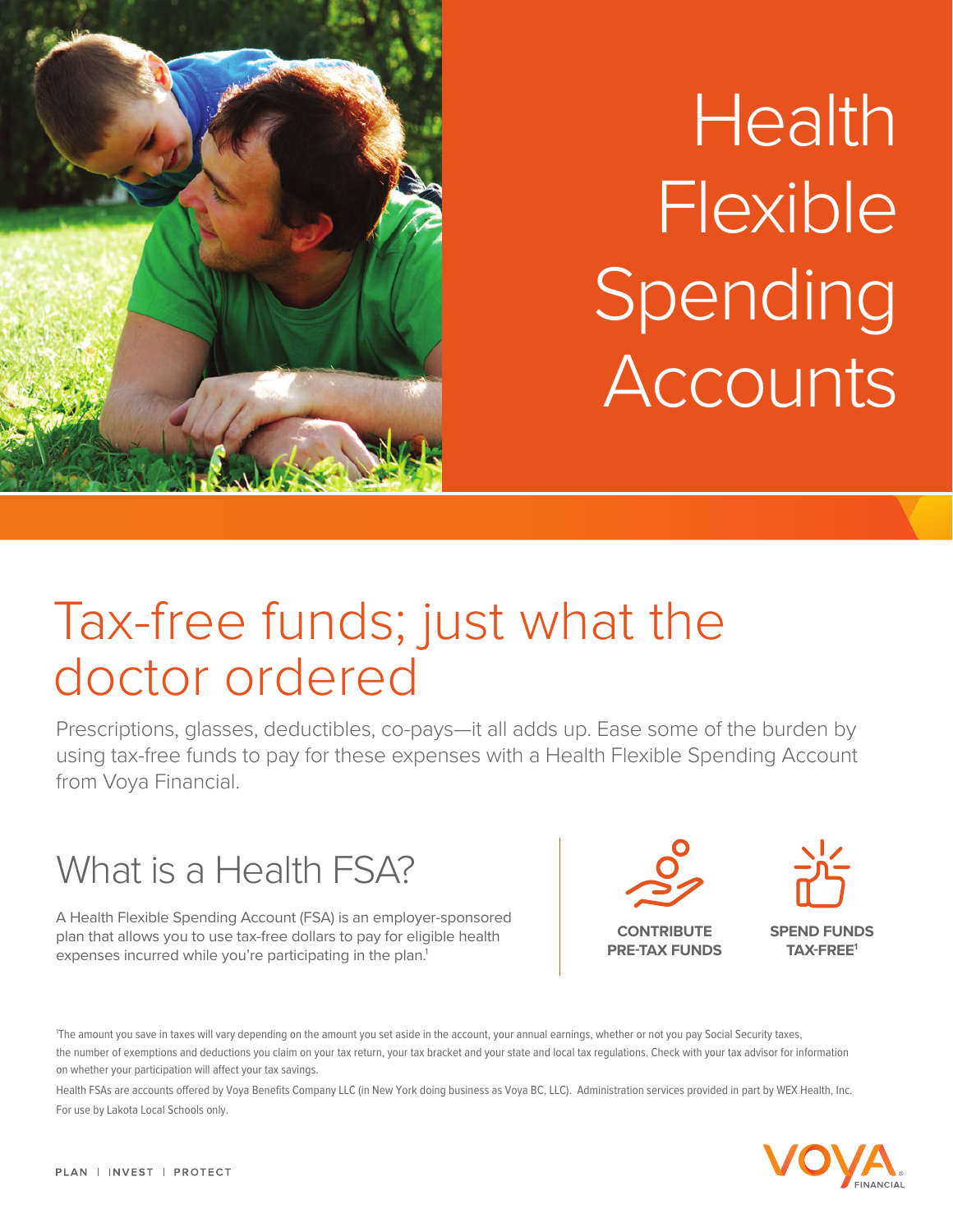

### Which expenses are eligible?

Your Health FSA can be used to pay for eligible medical, dental and vision expenses.2 For a full list of qualified healthcare expenses, visit irs.gov and see Section 213(d) of the Internal Revenue Code.

#### **Expenses that may qualify include:**

**Co-pays and coinsurance Deductibles**

**Prescription medications LASIK surgery**

**Glasses or contact lenses Orthodontia**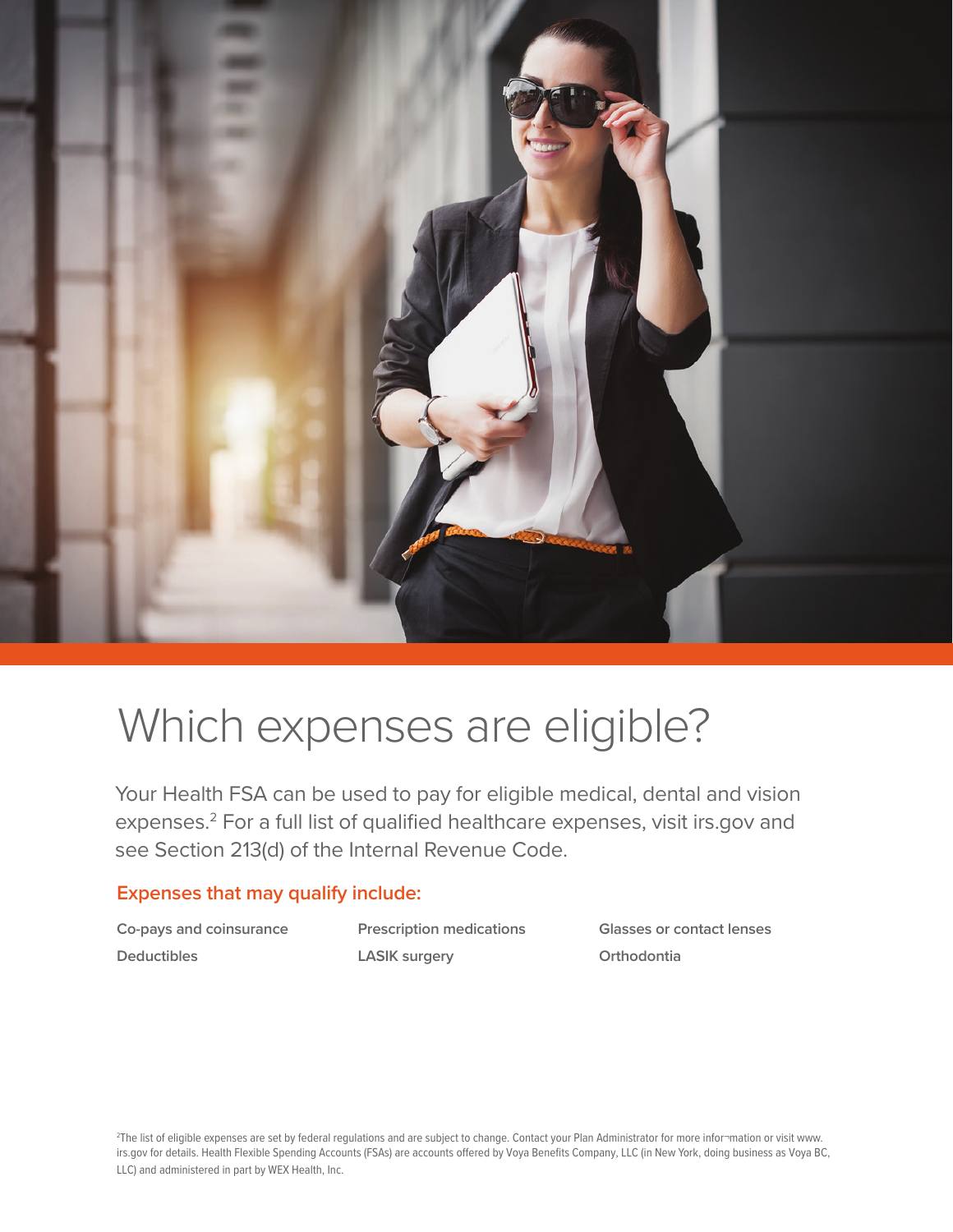The funds in your Health Care FSA don't roll over, so it's important to accurately estimate your upcoming expenses. **Remember, you must spend the entire balance before the end of the plan year.**

You'll choose your contribution amount when you enroll during your employer's open enrollment period\*.

### How to use a Health FSA

#### **Before the plan year**

Before the plan year begins, you'll estimate your upcoming expenses, select a contribution amount (up to the annual maximum) and enroll in your plan. Pre-tax contributions will be deducted in equal installments from each paycheck.

#### **During the plan year**

During the plan year, you'll be able to quickly and easily make payments for eligible expenses using pre-tax dollars.

The entire contribution amount will be **available for you to spend right away**. Yet you'll fund the account with equal, tax-free deductions throughout the year—one in each paycheck.

You'll use just one prepaid benefit card to pay, whether you have one Voya Financial flexible spending account or multiple accounts. **Receipts are required,** and you'll be able to submit them using the online portal or mobile app.

If you forget or are unable to use the benefit card, don't worry; you can still get reimbursed. Simply **use the app or online portal** to request a direct deposit to your account.

#### **At the end of the plan year**

At the end of the plan year, you'll review your actual expenses and re-enroll.

Use the mobile app or online portal to monitor your account and ensure you're on track to **spend all of your funds**.

Then, consider whether you spent more or less than your total contribution amount. Was your contribution too small? Or too much?

Use that information to **update your annual contribution** as you re-enroll, during your employer's next open enrollment period.

#### **To do:**

- $\triangleright$  Estimate upcoming health care expenses
- $\triangleright$  Identify an annual contribution amount
- $\boxdot$  Enroll in your plan
- $\boxdot$  Make tax-free contributions
- $\triangleright$  Pay for eligible expenses
- $\boxdot$  Submit receipts
- $\boxdot$  Get reimbursed
- $\boxdot$  Make sure you've spent your balance
- $\triangledown$  Review your estimated vs. actual amounts
- $\nabla$  Re-enroll